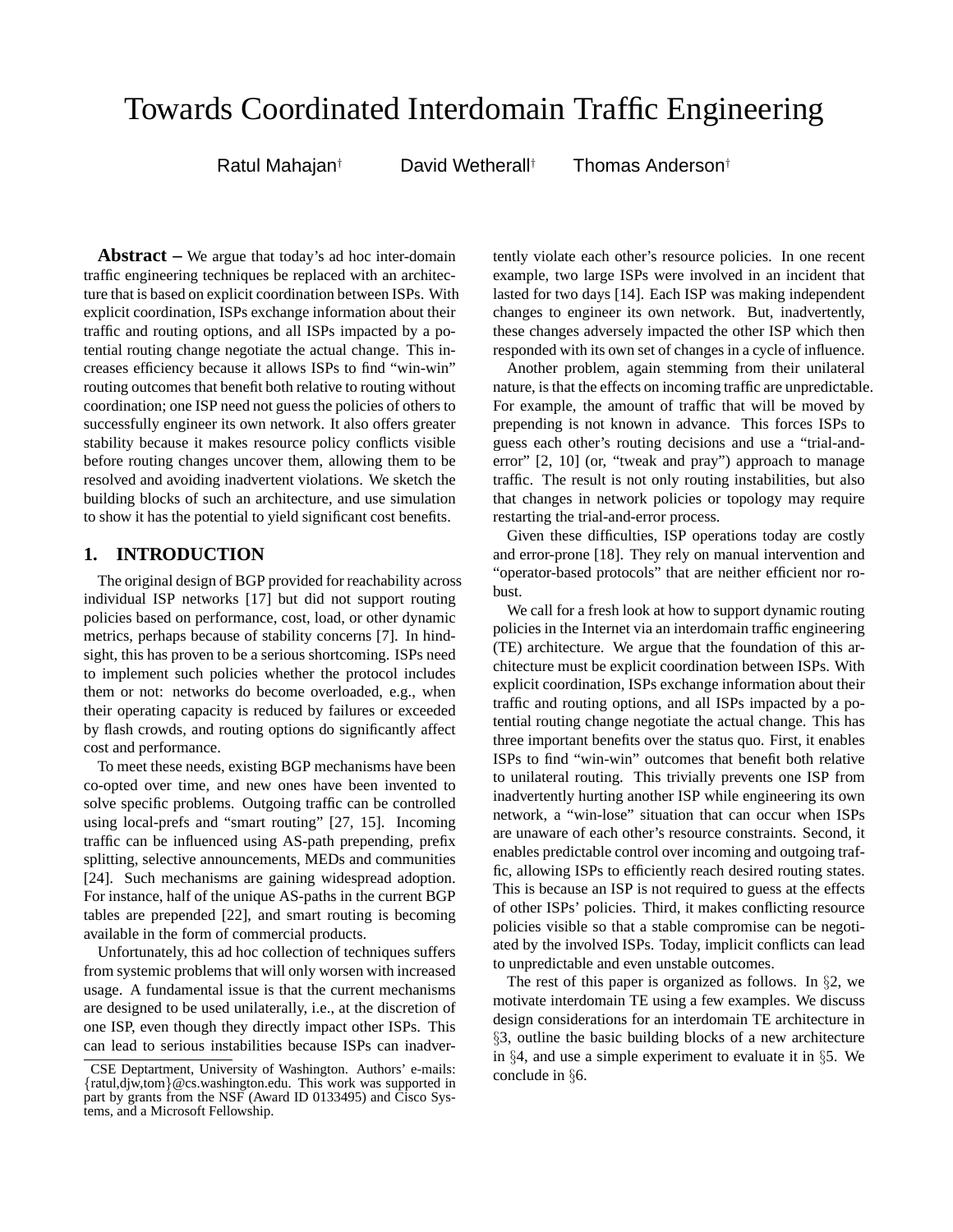# **2. MOTIVATION**

We motivate interdomain TE by describing a few common activities that are difficult to accomplish today. These activities are necessitated by a basic underlying factors, such as congestion, failures, link addition or upgrade, cost concerns, and load balancing.

**1. Managing inbound traffic** One of the most challenging tasks today is shifting traffic between incoming links [24]. This is because of the unpredictable nature of available controls: a downstream ISP cannot predict how much traffic will move without knowing the policies of the upstream. The task is even harder for transit ISPs than for edge ISPs because these controls can affect the volume of incoming traffic itself.

**2. Selecting peering points** Today, peering point selection between ISPs that peer in multiple places is done unilaterally by the upstream ISP. This leads to both sub-optimal paths due to early-exit routing [29] and instabilities such as the incident mentioned in §1. No current mechanism enables ISPs to judiciously select peering points to avoid such problems. MEDs were designed to enable downstream ISPs to select peering points, but they simply replace early-exit with late-exit [29].

**3. Managing outbound traffic (for transit ISPs)** Managing outbound traffic is usually considered easy because BGP allows arbitrary route selections. But it is not easy for transit ISPs to do this in a stable manner. This is because changes in outbound AS paths need to be propagated upstream. Depending on upstream policies, this can unpredictably increase or decrease their incoming traffic [9].

**4. Managing scheduled events** Certain scheduled events significantly impact traffic patterns. Coordination for such events is highly desirable; today it has to be done manually. For instance, major organizations consult their providers as to when it is safe to do cross-campus backups. This is because, if done at an inopportune time, the traffic generated by such flows can overwhelm the provider's network. Similarly, large ISPs inform each other of their maintenance windows.

The common theme above is unpredictability, instability, and manual intervention arising from lack of coordination. Unsurprisingly, automated coordination between ISPs is the basis of our approach. We discuss how it simplifies the tasks above in §4.4.

## **3. DESIGN CONSIDERATIONS**

In this section, we discuss the design considerations of an interdomain TE architecture. We divide them into functional requirements and operational constraints.

#### **3.1 Functional Requirements**

The fundamental goal of TE is to efficiently use network resources from a cost and performance perspective. Intradomain TE attempts to achieve this while keeping incoming and outgoing traffic pattern (traffic IO) fixed [12]. Consequently, it is not effective in many situations [9]. Interdomain TE goes a step further in that it tries to control the traffic IO itself. Thus, our primary requirement:

**1. Predictable control over traffic IO** An ISP should be able to control its traffic IO. This includes activities such as picking the outgoing link, increasing or decreasing the amount of incoming traffic, and moving incoming traffic from one external link to another, to optimize cost or performance or to isolate customers from each other. There are two distinct but related aspects to this control. First, an ISP should be able to modify its existing traffic IO. Predictability in this case implies that the system should move from the current to the final state without undesirable, intermediate states. The interdependence between traffic IOs of various ISPs calls for the second aspect: the changes to the traffic IO of an ISP caused by other ISPs should be predictable. This enables an ISP to plan ahead by either accommodating the change or precluding it so that it does not violate local resource policies. Contrast this with the current situation in which modifications are governed by trial-and-error [2] and unpredictable changes caused by other ISPs leads to "fire-fighting" where operators fix problems only after resource policy violations.

Predictable control, even though provided at a local (ISP) level, provides a strong basis for global stability:  $i)$  the system does not shuffle through undesirable states when the external factors (e.g., topology and traffic) are stable;  $ii)$  ISPs do not inadvertently violate each other's resource policies, which means that they will not get stuck in cycles of counterchanges; *iii*) ISPs can protect themselves from the capriciousness of other ISPs that frequently change their routing.

**2. Stable resolution of dynamic policy conflicts** There is an inherent contradiction in the requirement above. Because the traffic IOs of various ISPs are interdependent, it is impossible to simultaneously provide absolute control to all ISPs. Thus, our second requirement is that an interdomain TE architecture recognize and stably resolve conflicting policies. Hidden, unresolved conflicts lead to unstable situations today. There are two ways to resolve conflicts. The first is to architecturally mandate a solution, such as the upstream ISP always wins, or use a deterministic conflict resolution mechanism based on inputs from the ISPs. But this approach is too rigid; it fails to account for special situations and different relationships between ISPs. For instance, in some cases provider ISPs might be willing to concede to their customers in return for additional compensation. Similarly, since these conflicts will arise multiples times, ISPs might be willing to take turns to concede. The second, and our preferred, way is to let the outcome be determined by the ISPs based on their unique situation. Thus, the architecture should be an enabler, not the arbiter, for conflict resolution [6].

#### **3.2 Operational Constraints**

Interdomain TE has to work with autonomous, competing ISPs. This introduces the two key constraints described below. (It also hinders the straightforward extension of in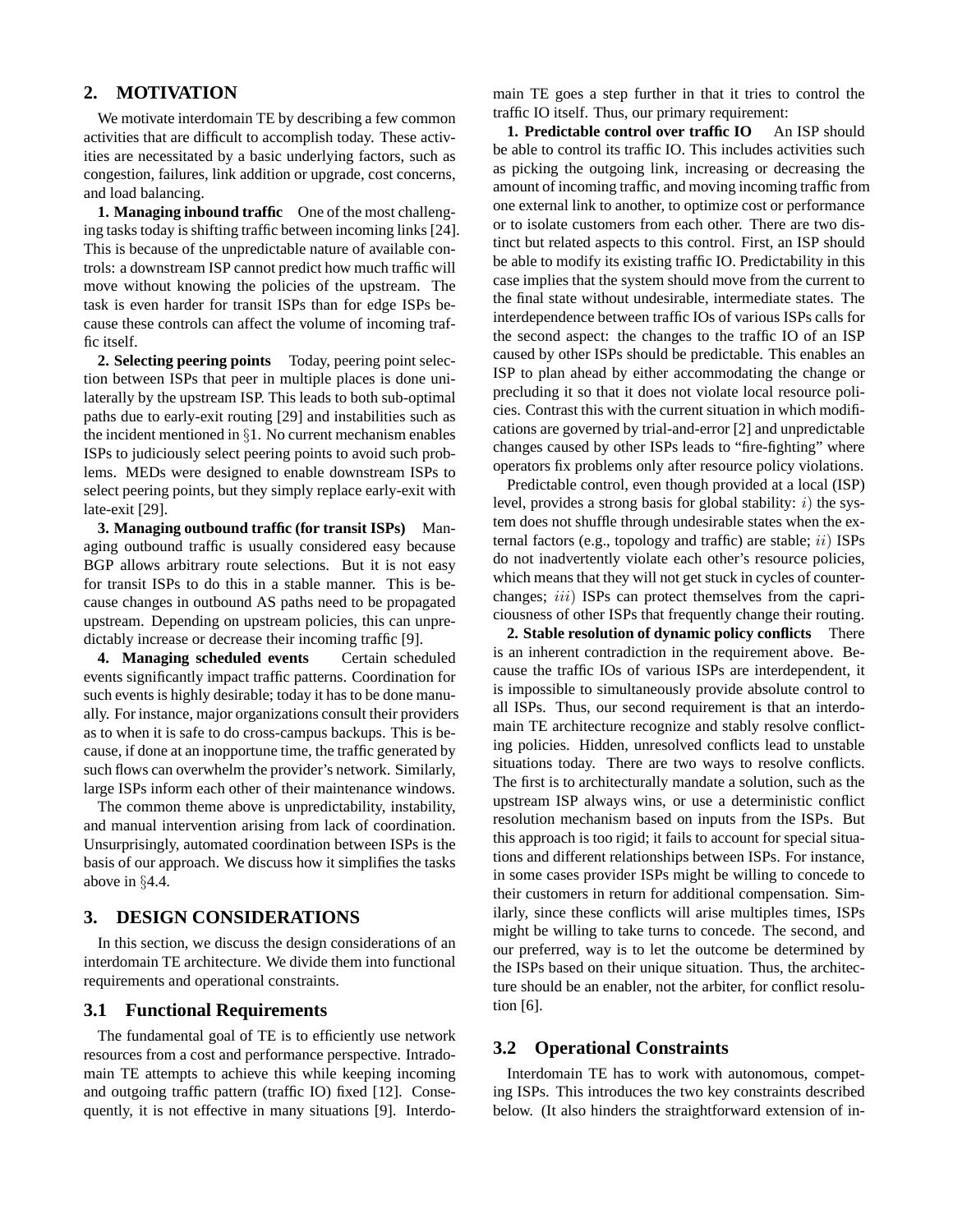tradomain TE methods [12] as a solution).

**1. Limited information disclosure** Competitive concerns make ISPs reluctant to share information about the internal state of their network with other ISPs. The interdomain TE architecture should respect this and not require that potentially sensitive information be disclosed, e.g., topology and performance data. Instead, it should be sufficient to coordinate using knowledge of the routing options and their relative desirability.

**2. Accommodating varied interests** While ISPs cooperate to provide overall connectivity, their interests are not completely aligned: different ISPs prefer different routing patterns for various reasons. Further, ISPs are profitmaximizing and interested in their own efficiency, rather than global efficiency. Thus an interdomain TE architecture should enable ISPs to compute mutually satisfactory solutions where each ISP is maximizing its own objective function. In gametheory parlance, negotiations should arrive at Pareto-efficient routing outcomes in which there is no other outcome that is better for all ISPs. Because ISP routing is not a "zerosum" game, both ISPs can win in a negotiation compared to routing today (as we will see in §5). Note that Paretoefficient outcomes improve stability because no ISP can improve its situation at a cost to others; with the absence of Pareto-efficient outcomes today, ISPs have an incentive to use ad hoc mechanisms to alter the outcome.

#### **4. ARCHITECTURAL BUILDING BLOCKS**

We outline our approach in this section by describing its basic building blocks, independent of the underlying routing protocol. We use the term *flow* to refer to a collection of packets, such as the traffic between two edge ISPs, that share the same path through the network. The terms *upstream* and *downstream* are relative to the direction of the data traffic. (Recall that in BGP routing information flows from downstream to upstream.)

#### **4.1 Two-way Information Exchange**

We argue that predictable control over traffic requires routing information exchange in both directions – from upstream to downstream and vice versa. The discussion below is in the context of a downstream ISP trying to control incoming traffic – a harder task than controlling outgoing traffic in the current Internet.

It is virtually impossible for a downstream ISP to have predictable control over its incoming traffic in a routing framework such as today's in which routing information flows only from downstream to upstream. To understand this point, note that there are only two kinds of TE information that downstreams can send upstream, neither of which satisfactorily address the problem. First, *directives* force upstreams to use particular paths. Examples of directives in the current Internet are MEDs and selective announcements. But directives cause upstreams to lose control over their outgoing traffic. Thus this only transfers the problem elsewhere instead of solving it.

Second, *suggestions*tell upstreams about downstream preferences. AS-path prepending is an example of a suggestion. Whether an upstream obeys a suggestion depends on its policies and available routing options. But since the downstream does not have this information, it can only guess the impact of a particular suggestion, forcing it to use an unpredictable, trial-and-error approach. Apart from the routing instability problem with this approach, it also requires recalibration whenever there are changes in the upstream or local network topology or policies. A time-consuming recalibration process will be particularly painful right after a failure.

The problem with suggestions is not limited to BGP mechanisms, but extends to other potential mechanisms. We discuss two such mechanisms that might otherwise seem plausible approaches to interdomain TE. Consider a transit ISP trying to control how traffic enters its network. The first mechanism is rate-limiting: the ISP monitors its incoming traffic and rate-limits flows that cause congestion. But this is not predictable because the transit ISP does not know in advance how much rate-limiting is required to discourage a particular flow. Small amounts of rate-limiting could result in large changes in load as upstreams shift traffic to uncontrolled links. Moreover, rate-limiting is a poor feedback channel; since an upstream does not know the downstream ISP's load tolerance, it cannot predict whether a particular change would lead to rate-limiting without implementing the change. The second mechanism is pricing: the ISP increases the price of carrying traffic along congested paths. But the amount of traffic that will move as a result of increasing the price by a certain amount is not predictable as the transit ISP does not know the prices of other options available to the traffic sources. Additionally, to be effective, prices must vary with load inside the transit ISP. This calls for fine-grained pricing, which to date has proven impractical [21].

Control over traffic can be made predictable through a two-way information exchange. One possibility is for upstreams to disclose their policies, resource constraints and available routing options – the bases for routing decisions. But competitive concerns rule this out. A more viable mechanism is to explicitly coordinate with the upstreams, asking them whether they are willing to make the desired routing change (possibly in return for some favor). This also makes changes more predictable for upstreams and enables them to preclude changes that violate local policies. In a similar manner, an ISP can control its outgoing traffic by coordinating with downstream ISPs to see if they are willing to accept routing changes to their incoming traffic.

#### **4.2 Route Negotiation**

In some cases, one or more ISPs will not be interested in making the change desired by an ISP because it conflicts with their own resource policies. The value of explicit coordination is that it makes these policy conflicts explicit before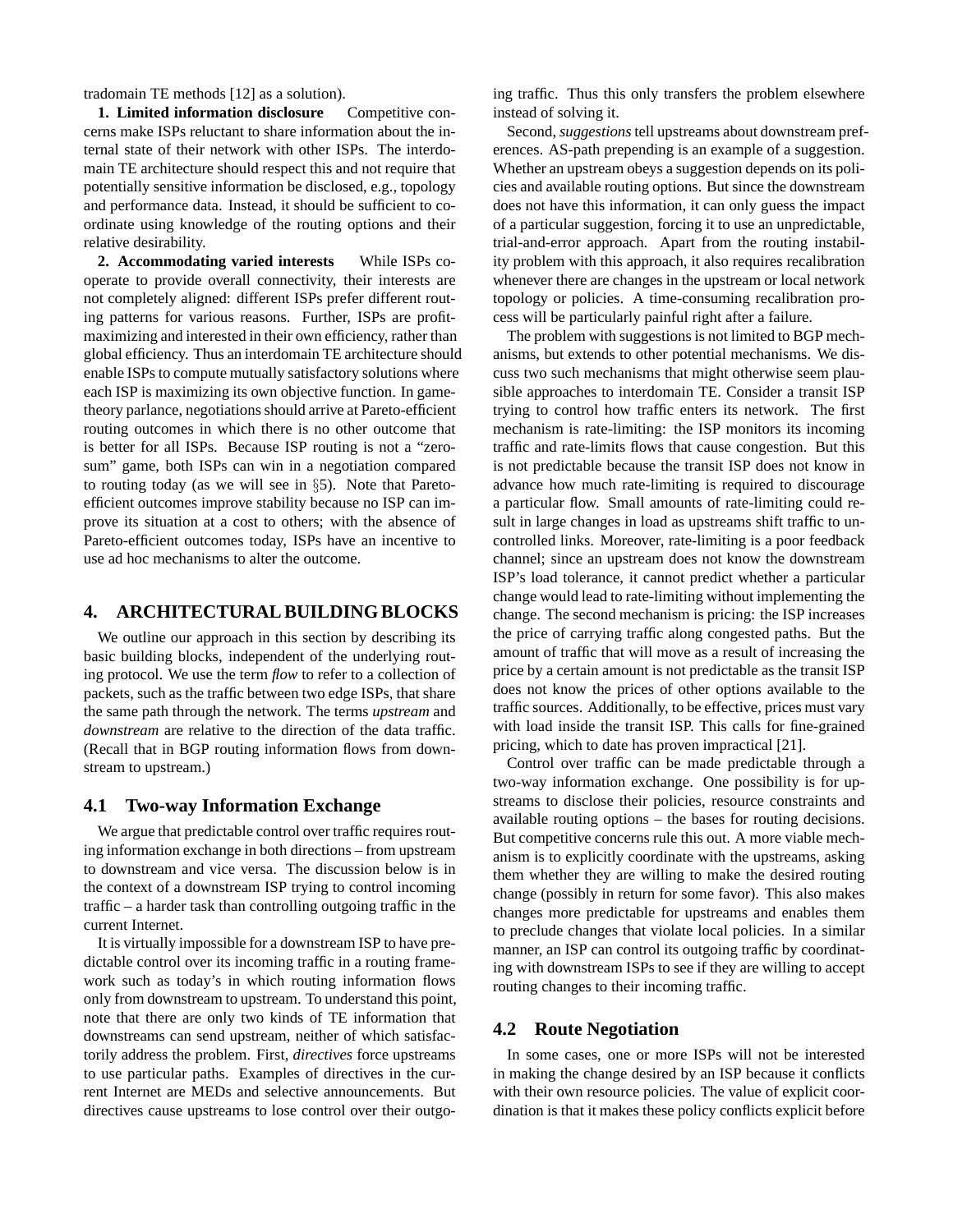the policies are violated due to traffic movements. At this point, these conflicts can be stably resolved.

We propose that ISPs resolve conflicts by negotiating among themselves. The outcome of this negotiation is a set of flow routing paths acceptable to all ISPs. We make two observations regarding the negotiation process, partly inspired by economic and political negotiations [26, 4]. First, the chances of a negotiation leading to outcomes that satisfy all ISPs are better when more flows are simultaneously negotiated. This enables ISPs to concede a little on one flow for more gain on another, such that the overall gain is positive. These additional flows can be either other flows being exchanged by the negotiating ISPs or flows traversing the bottleneck resource because their movement is likely to help with the negotiation.

Second, and an extension of the above, the chances of a successful negotiation are higher if ISPs are willing to compromise in the present for future benefits. $<sup>1</sup>$  This does not</sup> require a global virtual currency, but can be implemented using local accounting if ISPs often negotiate with the same set of other ISPs. We expect this to be true in the Internet where ISPs tend to exchange most of their traffic with a small set of other ISPs [31].

Devising appropriate mechanics for ISP negotiation is a subject of ongoing work. So far, we have looked at the limited case of negotiation between two neighboring ISPs [19]. The goal of this negotiation is to assign each flow to one of the multiple peering links between the ISPs. Each ISP assigns a numeric utility to each peering point and flow pair and shares this information with the other ISP. The utility captures a measure of how much the ISP prefers to route that flow using that peering link. Then, based on utilities of both ISPs, the two ISPs take turns to propose peering links for flows. This methodology leads to nearly optimal peering point selection from both a latency and overload perspective because ISPs negotiate over a set of flows; each ISP experiences minor losses for some flows and significant gains for others such that both of them improve their situation compared to unilateral routing. Extending this to multiple ISPs is an important part of our future work.

In scenarios where ISPs fail to reach an agreement, the flow uses its *default* path. In the current architecture this is mostly left up to the upstream ISP, but it is certainly not the only option. For instance, between neighboring ISPs, it could be contractually specified. Even when ISPs fail to agree, the explicit nature of conflicts ensures stability as ISPs understand the situation and will not unilaterally control the flow in contradictory ways.

### **4.3 Flow Registration**

Flow registration is the enabler for inter-ISP coordination. Upstream ISPs register their flows with all the downstream

ISPs the flow passes through. They include the following information:  $i)$  the signature of the flow;  $ii)$  estimated amount;  $iii)$  alternative routing options; and  $iv)$  expected lifetime of the flow. The signature enables the downstream to recognize this flow through its network. Specifying the lifetime is optional, and is otherwise assumed to be infinity. Registration is soft-state and is forgotten by the downstream unless refreshed.

New registrations occur when a flow changes or desires to change its path. The path of a flow can change because of either *forced* changes, e.g., due to failures, or *optimizing* changes in which the current path is intact but one of the ISPs wants to use a different path. For optimizing changes, the flows must be registered along the new path before moving the traffic. This alerts downstreams of impending traffic changes. If the change will overload a downstream ISP, it can let the upstream know. During forced changes, the path is changed simultaneously with starting flow registration to minimize the failover time. The danger with forced changes is that it may overload a downstream ISP. To protect unrelated traffic from a potential overload, the downstream should lower the priority of such unregistered flows.

The amount of traffic carried by a flow might change unpredictably (flow birth is a special case of this event). Increase in traffic volume is problematic because of overload possibilities. This can be dealt with in two ways. First, the upstream can locally shape the traffic to fit the currently registered profile until registration is updated. Second, when shaping is not a desirable, this increase should be considered a forced change: the downstream treats any amount above the existing registration as low priority until the registration is updated.

Our concept of flow registration differs from the traditional model of end-to-end QoS in its granularity. It operates on ISP traffic aggregates instead of individual end host or router flows. (ISPs can thus internally re-route flows as they deem fit without affecting registrations.) This granularity, combined with Internet characteristics, helps to makes our approach scalable in several ways. First, edge ISPs receive traffic only from a small fraction of other edge ISPs [23]. This significantly reduces total number of flows in the Internet (and no single ISP sees all the flows). Second, a small fraction of flows consume a large fraction of the bandwidth. Two studies found that roughly 10% of the ISP-level flows represent 90% of the bandwidth [31, 8]. We can leverage this skew by limiting registration to big flows. Third, it helps that the traffic carried by big flows is relatively stable over time [31, 8], implying that their registration churn would be low. Shaikh *et al.* have shown that intradomain TE is effective and stable when ISPs focus only on big, long-lived flows [28].

#### **4.4 Examples**

In this section, we briefly discuss how our approach simplifies the TE tasks of §2.

<sup>&</sup>lt;sup>1</sup>This is similar to why economies are more efficient with currency than with barter: trading continues even when the needs of players are not aligned in time.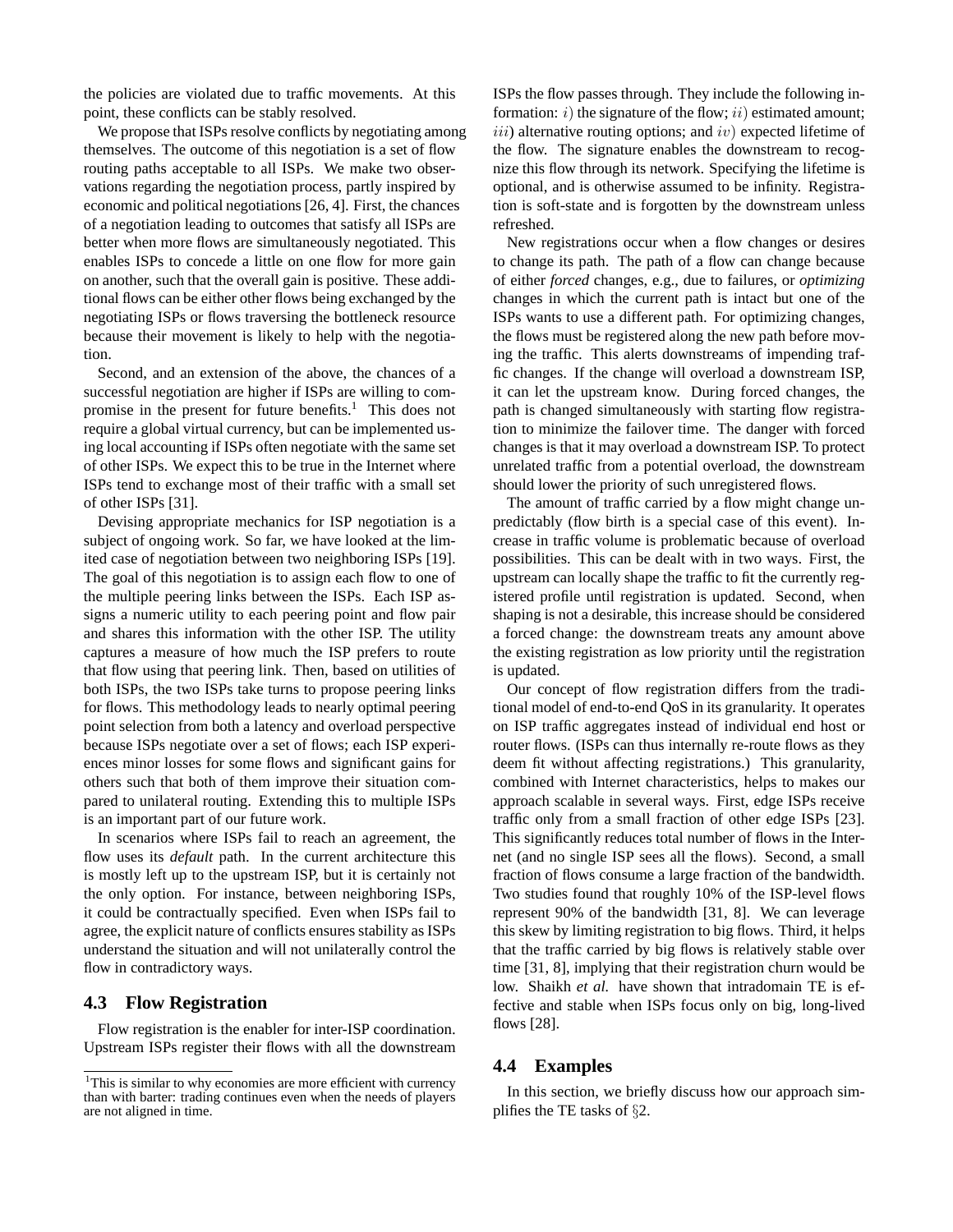**1. Managing inbound traffic** Consider an ISP wishing to move a certain amount of traffic between incoming links. In our scheme, the ISP would negotiate with its upstreams to move some of the registered traffic to an alternate path. When the upstream is not directly connected to the ISP, the movement also requires permission from the intermediate ISPs. This method is helpful in predictably managing incoming traffic both during routine operations and immediately after a failure.

**2. Selecting peering points** Neighboring ISPs can negotiate peering points for all flows they exchange (as described §4.2). Such a negotiation also enables automated management of events such as peering link addition.

**3. Managing outbound traffic (for transit ISPs)** Recall that the problem with managing outbound traffic is that the incoming traffic itself might change unpredictably. But with our approach, a transit ISP can stably manage its outbound traffic because any additional incoming traffic will be registered.

**4. Managing scheduled events** Scheduled events can be automatically managed by registering future flows. This enables ISPs to agree on a mutually convenient time when possible and informs all impacted ISPs of impending traffic changes to help them plan better.

# **5. A COORDINATION EXPERIMENT**

We now compare a scenario in which edge ISPs unilaterally choose their routing, regardless of its impact on transit ISPs, with one in which the edge ISPs coordinate their routes with transit ISPs. Our goal is to highlight the value of explicit coordination. Admittedly, it is but one of many possible experiments and has been considerably simplified due to space constraints. Nonetheless, the routes selected by edge ISPs are legitimate choices in the routing architecture today, and we believe the experiment suggests that coordination has potential benefits.

As input, we use measured PoP-level topologies of 60 ISPs (17 tier-1 and 43 lower tier) and their interconnections [29]. There are a total of 443 lower tier PoPs and 1145 connections between them and tier-1 ISPs. Traffic flows between all pairs of lower tier PoPs, with tier-1 ISPs providing transit as needed. We compute the amount of traffic between a pair of PoPs using the gravity model [20] which states that this amount is proportional to the product of the weight of the PoPs. We use the population of the PoP's city [1] as its weight, which yields an Internet-like skewed traffic distribution in which bigger cities source and sink more traffic [3].

We assume that transit ISPs aim to provide consistent, high quality service to their customers. This is commonly accomplished by overprovisioning [5, 30]. The resulting low link utilizations logically isolate the ISP's customers from each other and its peers. Thus, we use the required overprovisioning as our metric of cost for transit ISPs.

Without coordination, the source PoP of each flow randomly picks one of the directly connected tier-1 ISPs as the next hop. This is intended to be a simplistic model of smart routing [27, 15] – while the choices there are not random, neither are they well-matched to the policies of transit ISPs. Once traffic enters the tier-1 ISPs, it is routed to the destination using the common interdomain routing policies of early exit and shortest AS-path while respecting commercial ISP relationships [13, 29].

We measure overprovisioning with experiments that consist of a number of iterations. In each iteration, traffic is routed as described above, resulting in a randomized set of choices across iterations. We deem the necessary overprovisioning for a link to be the difference between the maximum traffic it carries across all iterations and the traffic in the first one; this is the level needed to ensure that no choices by edge ISPs lead to congestion. Using the first iteration as the reference underestimates overprovisioning compared to using the most efficient one. Different experiments have different first iterations, producing a range of overprovisioning values. The overprovisioning factor for an ISP is the sum of the provisioning level of its links normalized by the sum of traffic on its links in the first iteration. This normalization accounts for the base capacity of each link, which reflects the economic reality that doubling capacity is costlier for fatter links.

With coordination, flows require approval from all tier-1 ISPs along the path. If a particular choice is not approved, the source ISP tries a different one. Tier-1 ISPs approve a flow if it will not lead to more than a  $25\%$  increase<sup>2</sup> in link load compared to the first iteration (against which overprovisioning is measured). Approvals are granted on a first come first serve basis and for simplicity we do not consider retractions. To mimic negotiation failures, each flow has a default path – the one used in the first iteration – which can be used even without an approval. This model of ISP coordination is very simple; in practice, ISPs can disclose to their neighbors their internal utility for various routing paths. These utilities will be used to make mutual compromises over individual flows such that all ISPs gain in aggregate and the result is Pareto-efficient.

Figure 1 shows the results of this experiment for fifteen runs with different random seeds. Each run consisted of 200 iterations, which was sufficient to get stable results. We see that without coordination overprovisioning is likely to be very expensive: half the ISPs require more than 50% overprovisioning and a quarter of them require twice that amount. With coordination, tier-1 ISPs can significantly reduce overprovisioning: it is always close to 25% (per the approval policy). It exceeds 25% for some ISPs only because default flows can always use a link. We also considered whether intradomain TE alone can reduce overprovisioning through internal rerouting while keeping the same

<sup>&</sup>lt;sup>2</sup>The choice of 25% as the threshold is arbitrary. In practice, ISPs would be free to choose their own acceptable overprovisioning level, balancing the added revenue possible from not turning away traffic against the cost of overprovisioning. For simplicity, though, we keep all ISPs at the same overprovisioning level.